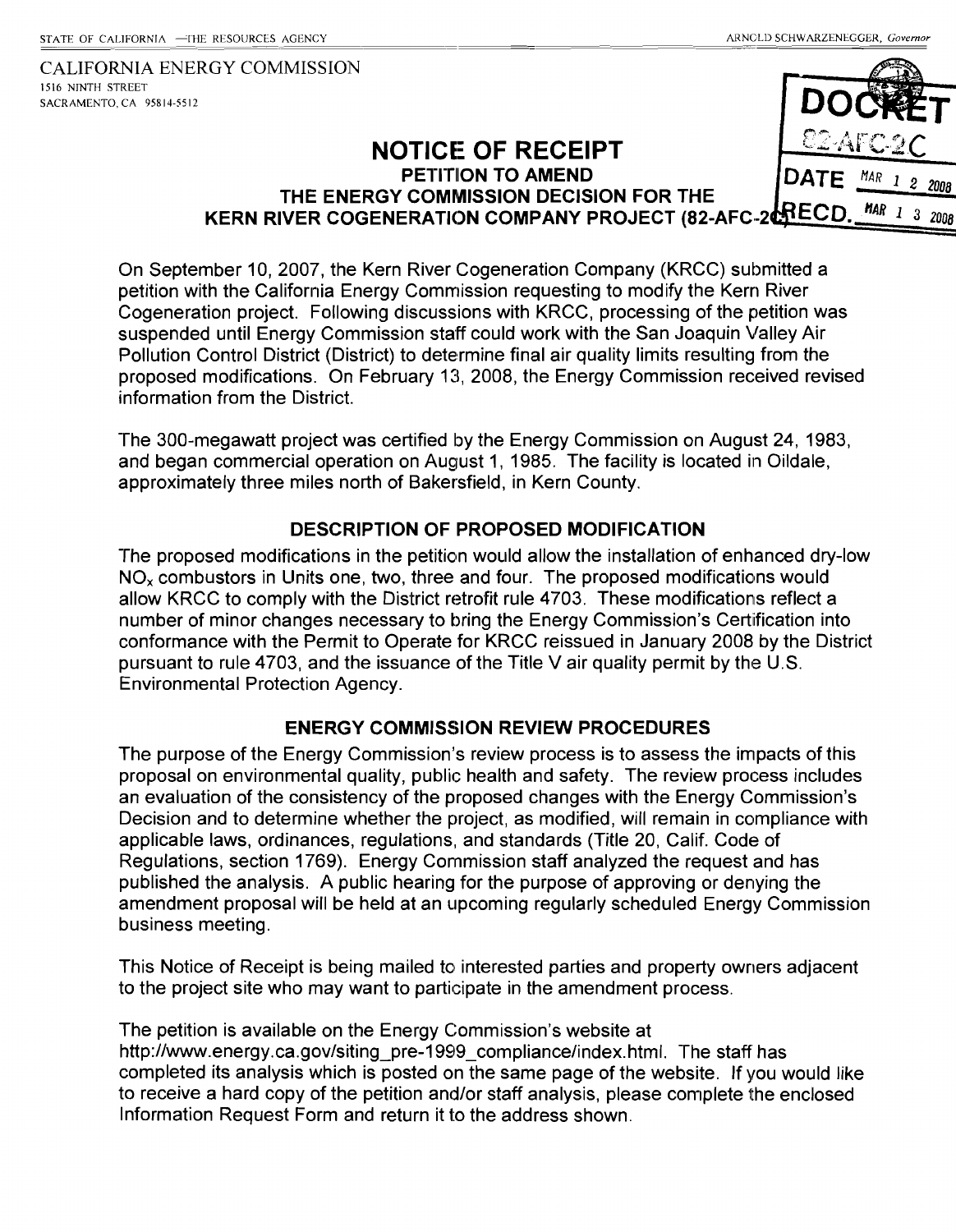March 12, 2008 Page 2

If you have any comments or questions, please contact Chris Davis, Compliance Project Manager, at (916) 654-4842, or by fax to (916) 654-3882, or via e-mail at: cmdavis@energy.state.ca.us within 14 days of the date of this notice.

For further information on how to participate in this proceeding, please contact the Energy Commission Public Adviser's Office, at (916) 654-4489, or toll free in California at (800) 822-6228, or by e-mail at pao@energy.state.ca.us. News media inquiries should be directed to the Energy Commission media office at (916) 654-4989, or by e-mail at mediaoffice@energy.state.ca.us.

Date:  $\overline{\geq}$ 

EILEEN ALLEN, Manager Siting and Compliance Office **Energy Facilities Siting Division** 

Enclosure: Information Request Form

Mail List #789